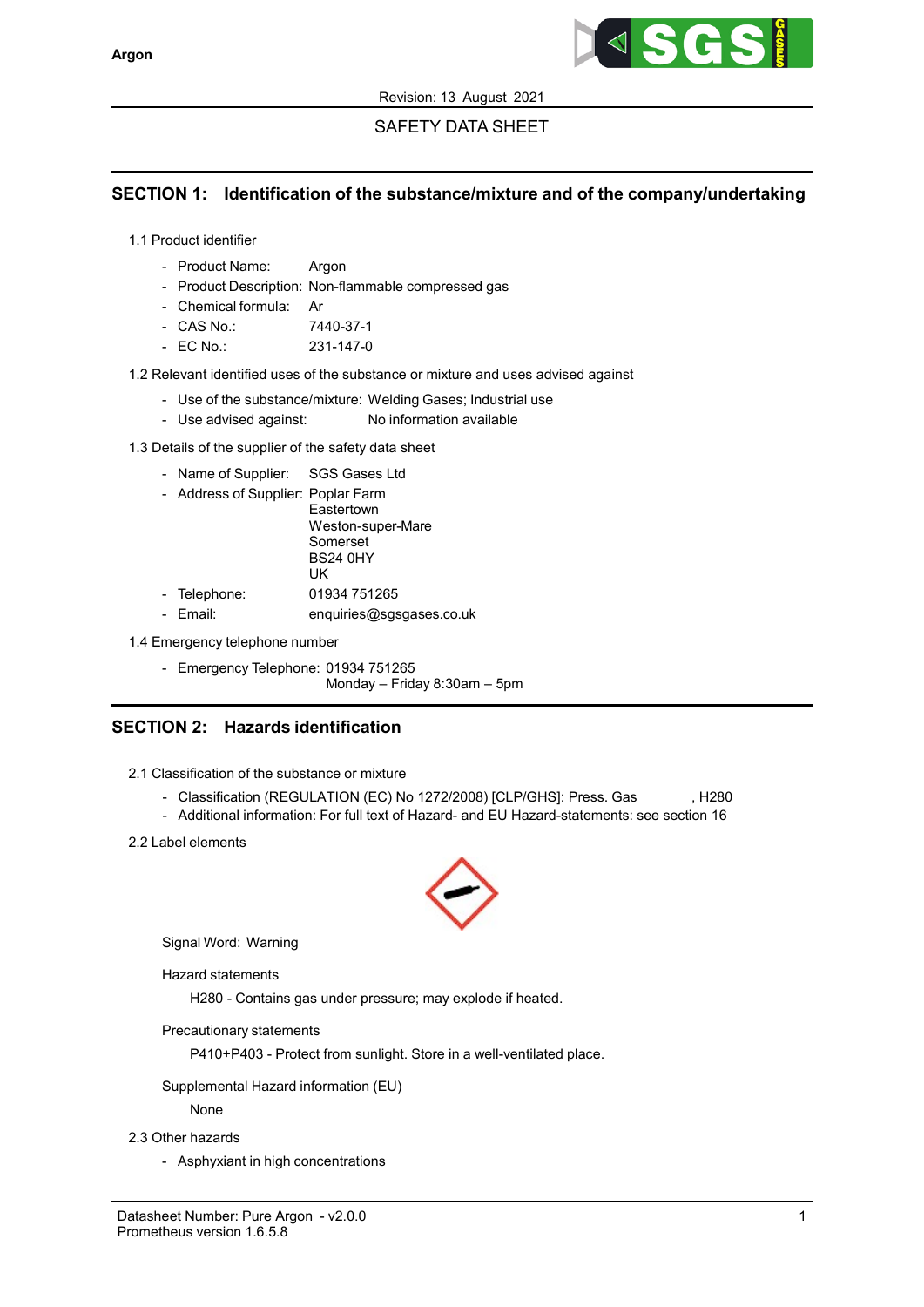

## SECTION 2: Hazards identification (....)

- Not a PBT according to REACH Annex XIII
- Not a vPvB according to REACH Annex XIII
- Does not contain any substances with endocrine disrupting properties

### SECTION 3: Composition/information on ingredients

#### 3.1 Substances

| <b>Chemical Name</b> | Conc. | CAS No.   | EC No.    | <b>Classification</b><br><b>(REGULATION)</b><br>(EC) No<br>1272/2008)<br><b>ICLP/GHS1</b> | <b>SCL/</b><br>M-Factor/<br><b>ATE</b> | <b>REACH</b><br>Registration<br><b>Number</b> | WEL/<br><b>OEL</b> |
|----------------------|-------|-----------|-----------|-------------------------------------------------------------------------------------------|----------------------------------------|-----------------------------------------------|--------------------|
| Araon                | 100%  | 7440-37-1 | 231-147-0 | Press, Gas, H280                                                                          |                                        | -                                             | No                 |

#### 3.2 Mixtures

- Not applicable

### SECTION 4: First aid measures

Rescuers should put on approved personal protective equipment (PPE) before administering first aid

No action shall be taken involving any personal risk or without suitable training

#### 4.1 Description of first aid measures

#### Contact with eyes

If substance has got into eyes, immediately wash out with plenty of water Irrigate eyes thoroughly whilst lifting eyelids Remove contact lenses, if present and easy to do. Continue rinsing. If eye irritation persists: Get medical advice/attention.

### Contact with skin

No hazard expected under normal conditions of use Wash affected area with plenty of soap and water If skin irritation occurs: Get medical advice/attention.

#### Ingestion

No hazard expected under normal conditions of use

#### Inhalation

Remove person to fresh air and keep comfortable for breathing. Keep warm and at rest, in a half upright position. Loosen clothing If breathing is difficult, oxygen should be given by a trained person Apply artificial respiration only if patient is not breathing If heartbeat is absent, give external cardiac compression Get immediate medical advice/attention.

4.2 Most important symptoms and effects, both acute and delayed

#### Contact with eyes

No hazard expected under normal conditions of use

### Contact with skin

No hazard expected under normal conditions of use

#### Ingestion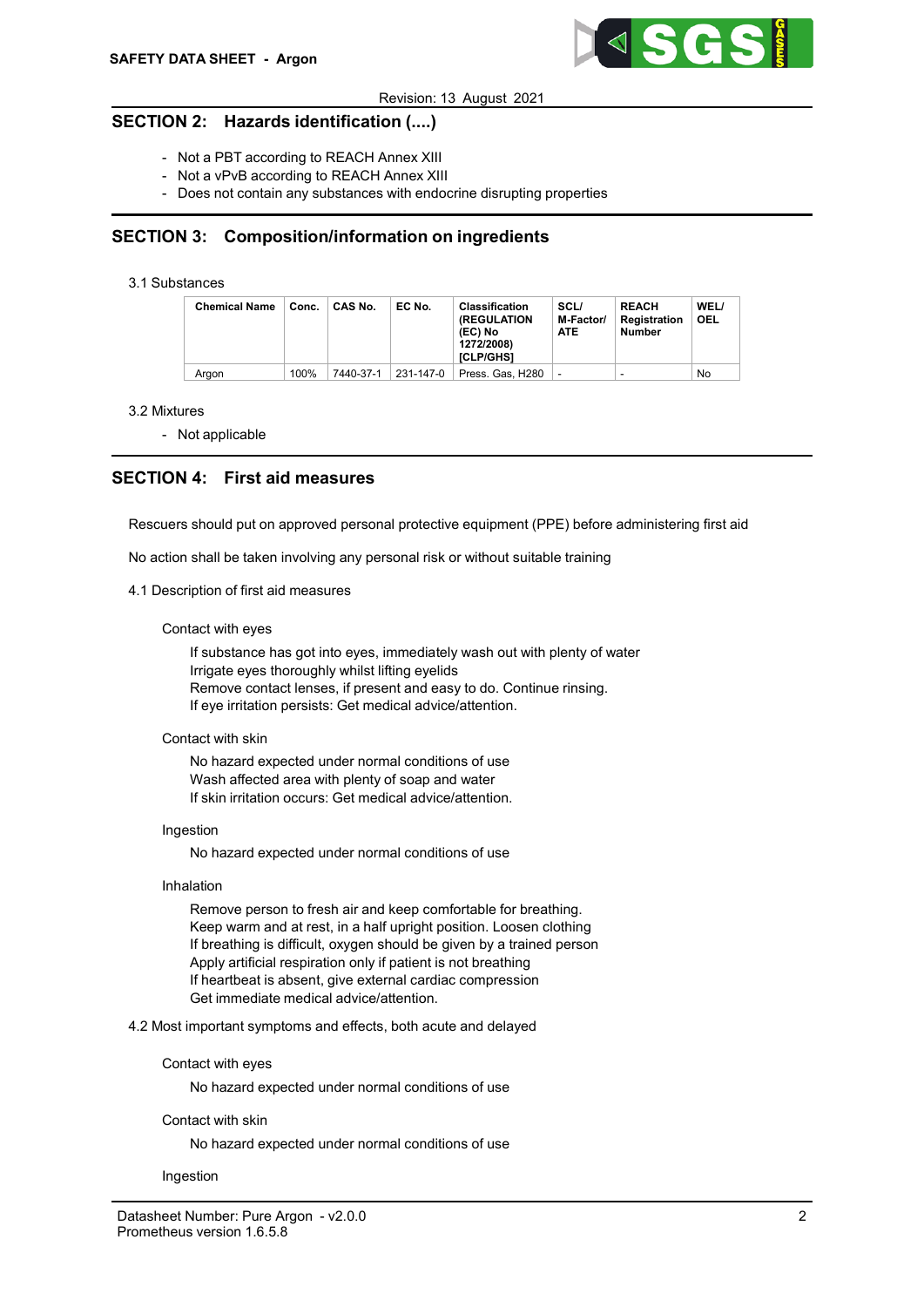

### SECTION 4: First aid measures (....)

No hazard expected under normal conditions of use

### Inhalation

Danger of suffocation at high concentrations due to oxygen displacement Exposure to oxygen deficient atmosphere may cause the following symptoms: dizziness, salivation, nausea, vomiting, loss of mobility/consciousness. Asphyxiation may bring about unconsciousness without warning and so rapidly that victim may be unable to protect themselves.

4.3 Indication of any immediate medical attention and special treatment needed

- Treat symptomatically
- If breathing is difficult, oxygen should be given by a trained person

## SECTION 5: Firefighting measures

- 5.1 Extinguishing media
	- Suitable extinguishing media: Not flammable. In case of fire use extinguishing media appropriate to surrounding conditions
	- Unsuitable extinguishing media: High volume water jet
- 5.2 Special hazards arising from the substance or mixture
	- Risk of explosion if heated under confinement
	- In a fire or if heated, a pressure increase will occur and the container may burst
	- Inform Fire Brigade of potential danger of exploding and rocketing cylinders

### 5.3 Advice for firefighters

- Special protective equipment: Wear self-contained breathing apparatus (SCBA). Wear full protective clothing including chemical protection suit.
- Keep container(s) exposed to fire cool, by spraying with water
- Collect contaminated fire extinguishing water separately. This MUST not be discharged into drains. Prevent fire extinguishing water from contaminating surface or ground water.

## SECTION 6: Accidental release measures

- 6.1 Personal precautions, protective equipment and emergency procedures
	- No action shall be taken involving any personal risk or without suitable training
	- Only trained and authorised personnel should carry out emergency response
	- Personal precautions for non-emergency personnel: Avoid breathing vapours, mist or gas
	- Personal precautions for emergency responders: Evacuate the area and keep personnel upwind; Ensure adequate ventilation; Avoid breathing vapours, mist or gas; Gas/vapour is heavier than air and may accumulate in confined spaces, particularly at or below ground level.; Monitor oxygen level; In case of insufficient ventilation, wear suitable respiratory equipment; Wear protective clothing as per section 8
- 6.2 Environmental precautions
	- Do not release to the environment except for emergency ventilation.
- 6.3 Methods and material for containment and cleaning up
	- Ventilate area
	- Additional advice: If possible, stop flow of product. Increase ventilation to the release area and monitor oxygen level. If leak is from cylinder or cylinder valve, call the SGS Gases telephone number. If the leak is in the user's system, close the cylinder valve and safely vent the pressure before attempting repairs.
	- Cylinder should be inspected and tested if leak occurs.
- 6.4 Reference to other sections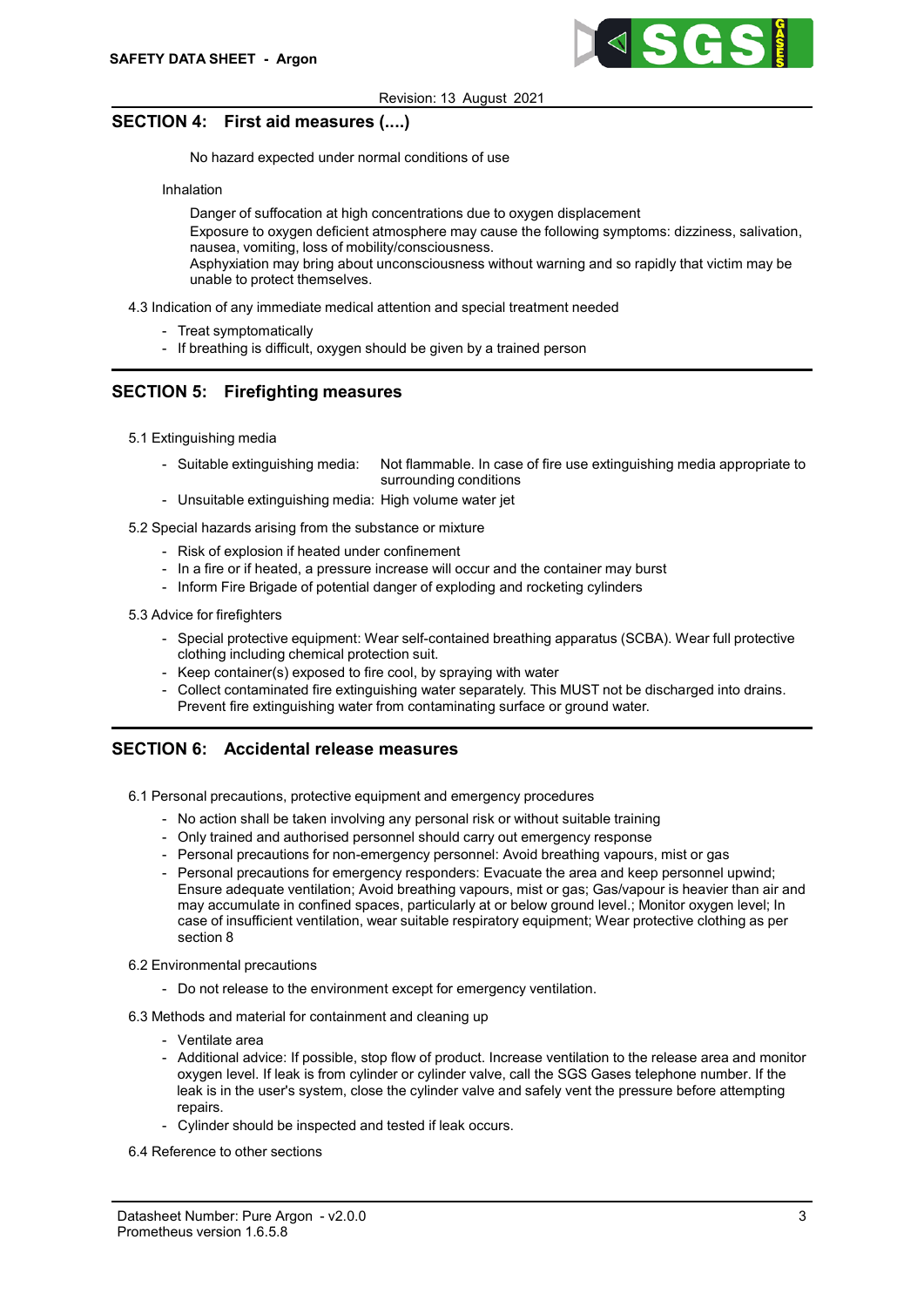

### SECTION 6: Accidental release measures (....)

- See section(s): 7, 8 & 13

## SECTION 7: Handling and storage

- 7.1 Precautions for safe handling
	- Only experienced and properly instructed persons should handle gases under pressure.
	- Ensure adequate ventilation
	- Avoid breathing vapours, mist or gas
	- Protect cylinders from physical damage; do not drag, roll, slide or drop.
	- Do not allow storage area temperature to exceed 50°C (122°F).
	- Before using the product, determine its identity by reading the label. Know and understand the properties and hazards of the product before use.
	- When doubt exists as to the correct handling procedure for a particular gas, contact the supplier.
	- Do not remove or deface labels provided by the supplier for the identification of the cylinder contents.
	- When moving cylinders, even for short distances, use a cart, trolley, hand truck, etc designed to transport cylinders.
	- Leave valve protection caps in place until the container has been secured against either a wall or bench or placed in a container stand and is ready for use.
	- Use an adjustable strap wrench to remove over-tight or rusted caps.
	- Before connecting the container, check the complete gas system for suitability, particularly for pressure rating and materials.
	- Before connecting the container for use, ensure that back feed from the system into the container is prevented.
	- Ensure the complete gas system is compatible for pressure rating and materials of construction.
	- Ensure the complete gas system has been checked for leaks before use.
	- Employ suitable pressure regulating devices on all containers when the gas is being emitted to systems with lower pressure rating than that of the container.
	- Never insert an object (e.g. wrench, screwdriver, pry bar, etc) into valve cap openings. Doing so may damage valve, causing a leak to occur.
	- Open valve slowly. If user experiences any difficulty operating cylinder valve discontinue use and contact supplier.
	- Close container valve after each use and when empty, even if still connected to equipment.
	- Never attempt to repair or modify container valves or safety relief devices. Damaged valves should be reported immediately to the supplier.
	- Close valve after each use and when empty.
	- Replace outlet caps or plugs and container caps as soon as container is disconnected from equipment. - Do not subject containers to abnormal mechanical shocks which may cause damage to their valve or
	- safety devices.
	- Never attempt to lift a cylinder by its valve protection cap or quard.
	- Do not use containers as rollers or supports or for any other purpose than to contain the gas as supplied. Never strike an arc on a compressed gas cylinder or make a cylinder a part of an electrical circuit.
	- Do not smoke while handling product or cylinders.
	- Never re-compress a gas or a gas mixture without first consulting the supplier.
	- Never attempt to transfer gases from one cylinder/container to another.
	- Always use backflow protective device in piping.
	- When returning cylinder install valve outlet cap or plug leak tight.
	- Never use direct flame or electrical heating devices to raise the pressure of a container.
	- Containers should not be subjected to temperatures above 50°C (122°F).
	- Prolonged periods of cold temperature below -30°C (-20°F) should be avoided.

### 7.2 Conditions for safe storage, including any incompatibilities

- Containers should not be stored in conditions likely to encourage corrosion.
- Store in a cool, dry well-ventilated place. Keep container tightly closed.
- Do not expose to temperatures exceeding 50°C/ 122°F.
- Protect from sunlight.
- Full containers should be stored so that oldest stock is used first.
- Stored containers should be periodically checked for general condition and leakage.
- Observe all regulations and local requirements regarding storage of containers.
- Protect containers stored in the open against rusting and extremes of weather.
- The container valves should be tightly closed and where appropriate valve outlets should be capped or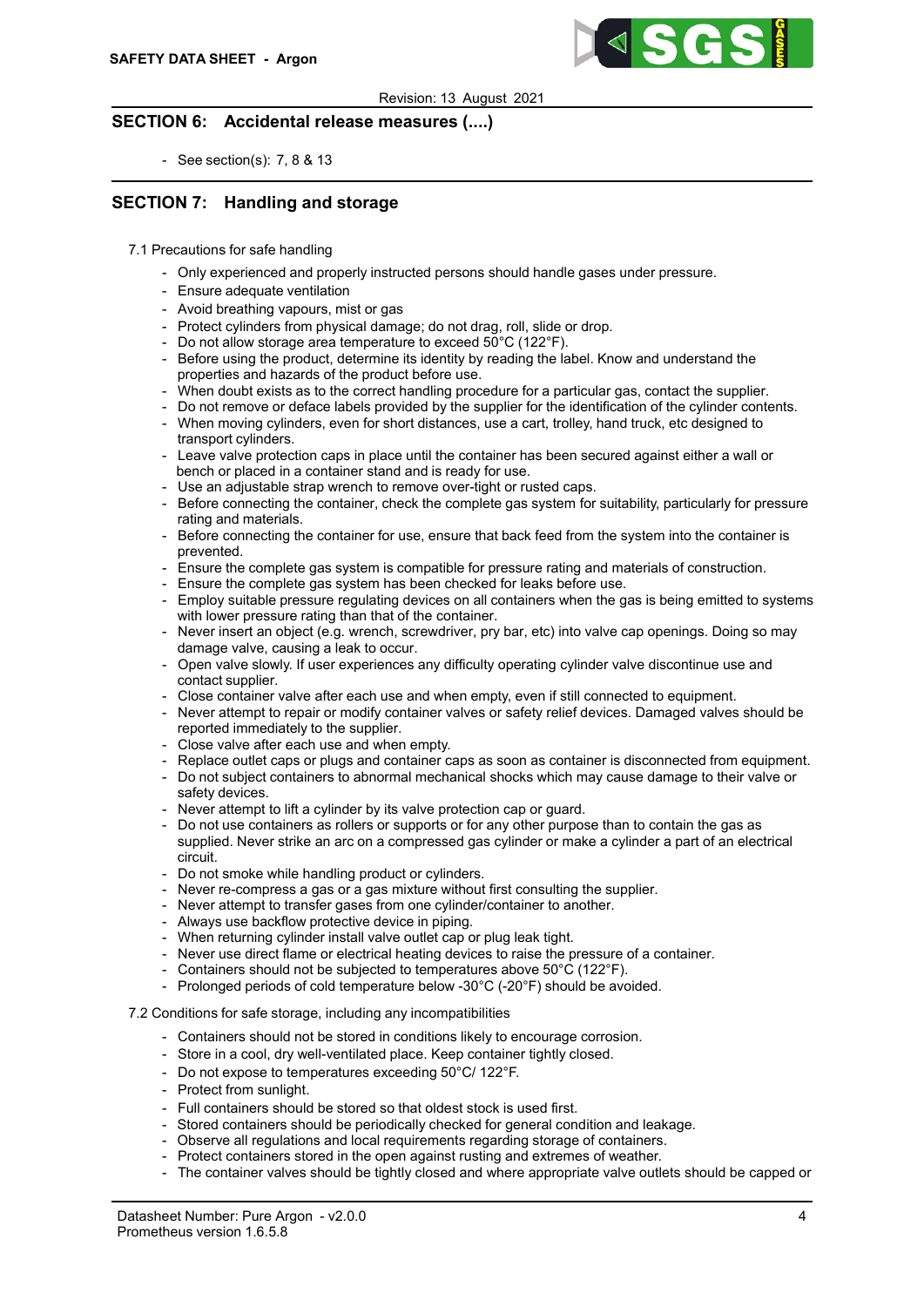

## SECTION 7: Handling and storage (....)

plugged.

- Container valve guards or caps should be in place.
- Store containers in location free from fire risk and away from sources of heat and ignition.
- Full and empty cylinders should be segregated. Containers should be segregated in the storage area according to the various categories (e.g. flammable, toxic,etc.) and in accordance with local regulations. Keep away from combustible material.
- Return empty containers in a timely manner.

7.3 Specific end use(s)

- Welding Gases

### SECTION 8: Exposure controls/personal protection

- 8.1 Control parameters
	- If this product contains ingredients with exposure limits, personal, workplace atmosphere or biological monitoring may be required to determine the effectiveness of the ventilation or other control measures and/or the necessity to use respiratory protective equipment. Reference should be made to monitoring standards, such as the following: European Standard EN 689 (Workplace exposure - Measurement of exposure by inhalation to chemical agents - Strategy for testing compliance with occupational exposure limit values). European Standard EN 14042 (Workplace atmospheres. Guide for the application and use of procedures for the assessment of exposure to chemical and biological agents). European Standard EN 482 (Workplace exposure. General requirements for the performance of procedures for the measurement of chemical agents). Reference to national guidance documents for methods for the determination of hazardous substances will also be required.

### Argon

No exposure limits have been set for this substance

- 8.2 Exposure controls
	- Selection and use of personal protective equipment should be based on a risk assessment of exposure potential
	- Engineering controls

Ensure adequate ventilation

Provide natural or mechanical ventilation to prevent oxygen deficient atmospheres below 19.5% oxygen.

Oxygen detectors should be considered

- Respiratory protection

Self contained breathing apparatus (SCBA) or positive pressure airline with mask are to be used in oxygen-deficient atmosphere. Air purifying respirators will not provide protection. Users of breathing apparatus must be trained.

BS EN 137:2006 Respiratory protective devices. Self-contained open-circuit compressed air breathing apparatus with full face mask.

- Skin protection

Wear protective gloves

Sturdy work gloves are recommended for handling cylinders. Standard EN 388 - Protective gloves against mechanical risk.

The breakthrough time of the selected glove(s) must be greater than the intended use period. Safety shoes are recommended when handling cylinders. Standard EN ISO 20345 - Personal protective equipment - Safety footwear.

- Eye/face protection

Wear safety glasses approved to standard EN 166.

- Thermal hazards Not applicable
- Hygiene measures

Use good personal hygiene practices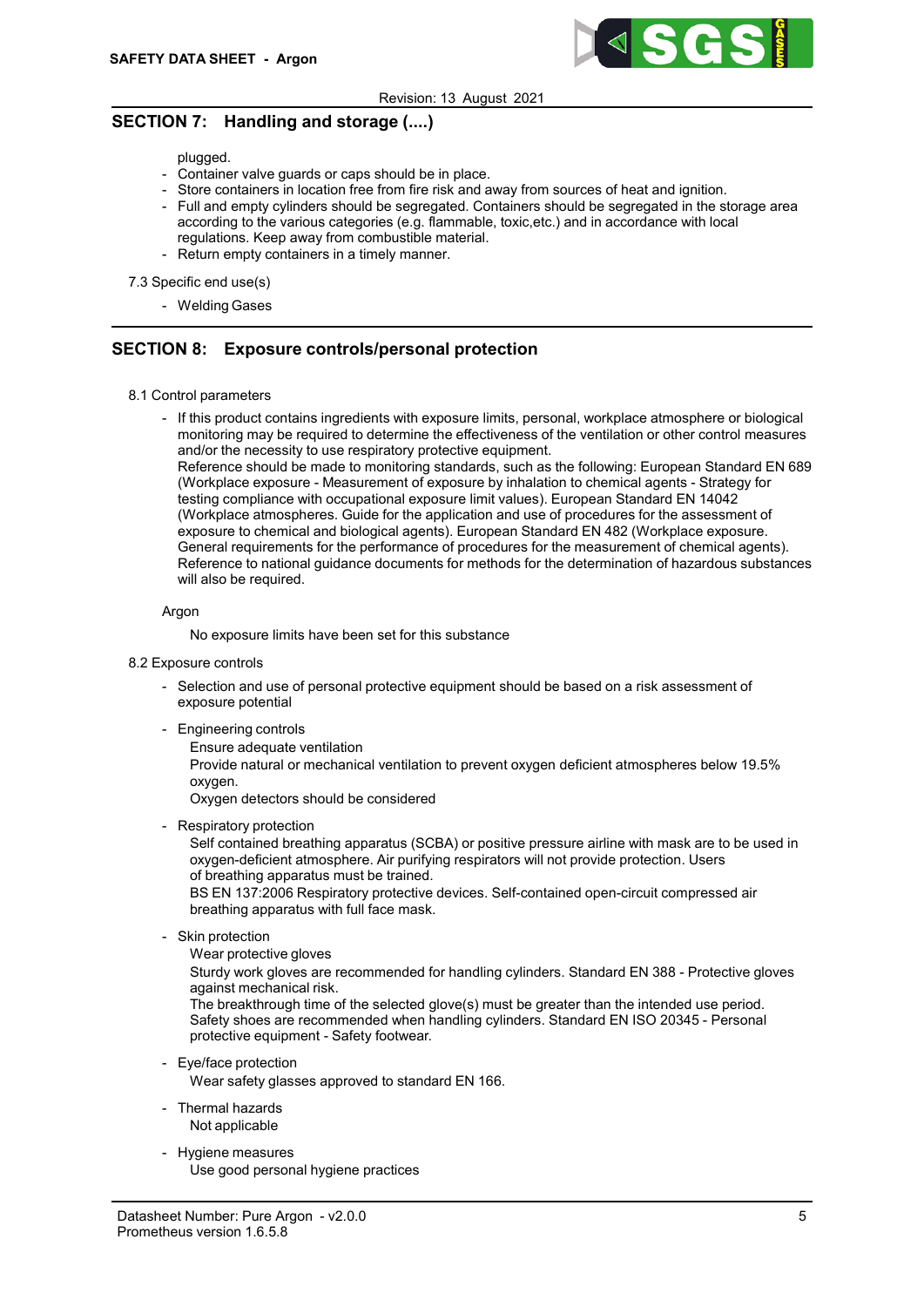

### SECTION 8: Exposure controls/personal protection (....)

Do not eat, drink or smoke when using this product. Wash thoroughly after handling.

- Environmental exposure controls Do not release to the environment except for emergency ventilation.

## SECTION 9: Physical and chemical properties

9.1 Information on basic physical and chemical properties

- Physical state: Compressed gas
- Colour: Colourless
- Odour: None
- Melting point/freezing point: -309 °F (-189.3 °C)
- Boiling point or initial boiling point and boiling range: -302 °F (-185.8 °C)
- Flammability: Not flammable
- Lower and upper explosion limit: No data available
- Flash point: Not applicable
- Auto-ignition temperature: No data available
- Decomposition temperature: No data available
- pH: Not applicable
- Kinematic viscosity: Not applicable
- Solubility: 0.061 g/L
- Partition coefficient n-octanol/water (log value): No data available
- Vapour pressure: Not applicable
- Density and/or relative density: No information available
- Relative vapour density: 1.379 (air = 1) Heavier than air
- Particle characteristics: Not applicable

#### 9.2 Other information

- Gas/vapour is heavier than air and may accumulate in confined spaces, particularly at or below ground level.
- Molecular Weight: 39.95 g/mol
- Density:  $0.0017$  g/cm<sup>3</sup> ( $0.106$  lb/ftt<sup>3</sup>) at 21 °C (70 °F) Note: (as vapour)
- Specific Volume:  $0.6043$  mt<sup>3</sup>/kg ( $9.68$ ftt<sup>3</sup>/lb) at 21 °C ( $70$  °F)

### SECTION 10: Stability and reactivity

- 10.1 Reactivity
	- Considered stable under normal conditions
- 10.2 Chemical stability
	- Stable under normal conditions
- 10.3 Possibility of hazardous reactions
	- No hazardous reactions known if used for its intended purpose
- 10.4 Conditions to avoid
	- Avoid extremes of temperature
- 10.5 Incompatible materials
	- Considered stable under normal conditions
- 10.6 Hazardous decomposition products
	- No hazardous decomposition products known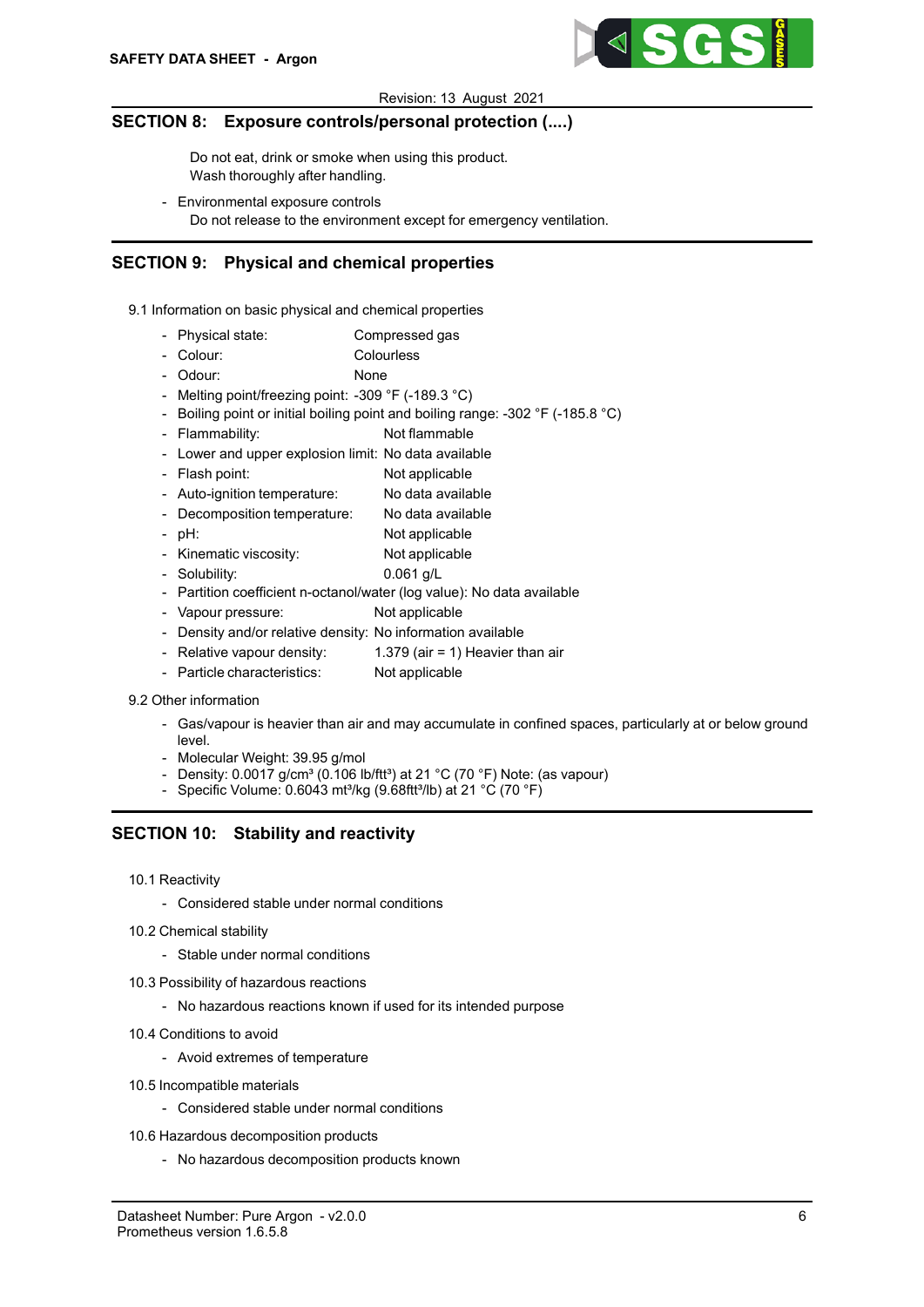

## SECTION 11: Toxicological information

- 11.1 Information on hazard classes as defined in Regulation (EC) No 1272/2008
	- Acute Toxicity

Based on available data, the classification criteria are not met

**Substances** 

| <b>Chemical Name</b> | LD <sub>50</sub><br>(oral, rat) | LC <sub>50</sub><br>(inhalation, rat) | LD <sub>50</sub><br>(dermal, rabbit) |
|----------------------|---------------------------------|---------------------------------------|--------------------------------------|
| Araon                | No data available               | No data available                     | ⊟No data available                   |

- Skin corrosion/irritation

Based on available data, the classification criteria are not met

**Substances** 

|       | <b>Chemical Name   Irritation/corrosion</b> |
|-------|---------------------------------------------|
| Argon | No data available                           |

- Serious eye damage/irritation Based on available data, the classification criteria are not met

**Substances** 

|       | Chemical Name   Irritation/corrosion |
|-------|--------------------------------------|
| Argon | No data available                    |

- Respiratory or skin sensitisation

Based on the available data, the classification criteria are not met

**Substances** 

| <b>Chemical Name</b> | <b>Skin</b><br>sensitisation | Respiratory<br>sensitisation |
|----------------------|------------------------------|------------------------------|
| Argon                | No data available            | No data available            |

- Germ cell mutagenicity

Based on available data, the classification criteria are not met

| <b>Chemical Name</b> | Toxicity - In<br>Vitro | <b>Toxicity - In</b><br>Vivo |
|----------------------|------------------------|------------------------------|
| Argon                | No data available      | No data available            |

#### - Carcinogenicity

Based on available data, the classification criteria are not met

**Substances** 

| <b>Chemical Name</b> | <b>NOAEL</b>      | <b>NOAEC</b>      | <b>NOAEL</b>      |
|----------------------|-------------------|-------------------|-------------------|
|                      | (oral, rat)       | (inhalation, rat) | (dermal, rat)     |
| Araon                | No data available | No data available | No data available |

#### - Reproductive toxicity

Based on available data, the classification criteria are not met

Substances

| <b>Chemical Name</b> | <b>NOAEL</b>      | <b>NOAEC</b>      | <b>NOAEL</b>      |
|----------------------|-------------------|-------------------|-------------------|
|                      | (oral, rat)       | (inhalation, rat) | (dermal, rat)     |
| Argon                | No data available | No data available | No data available |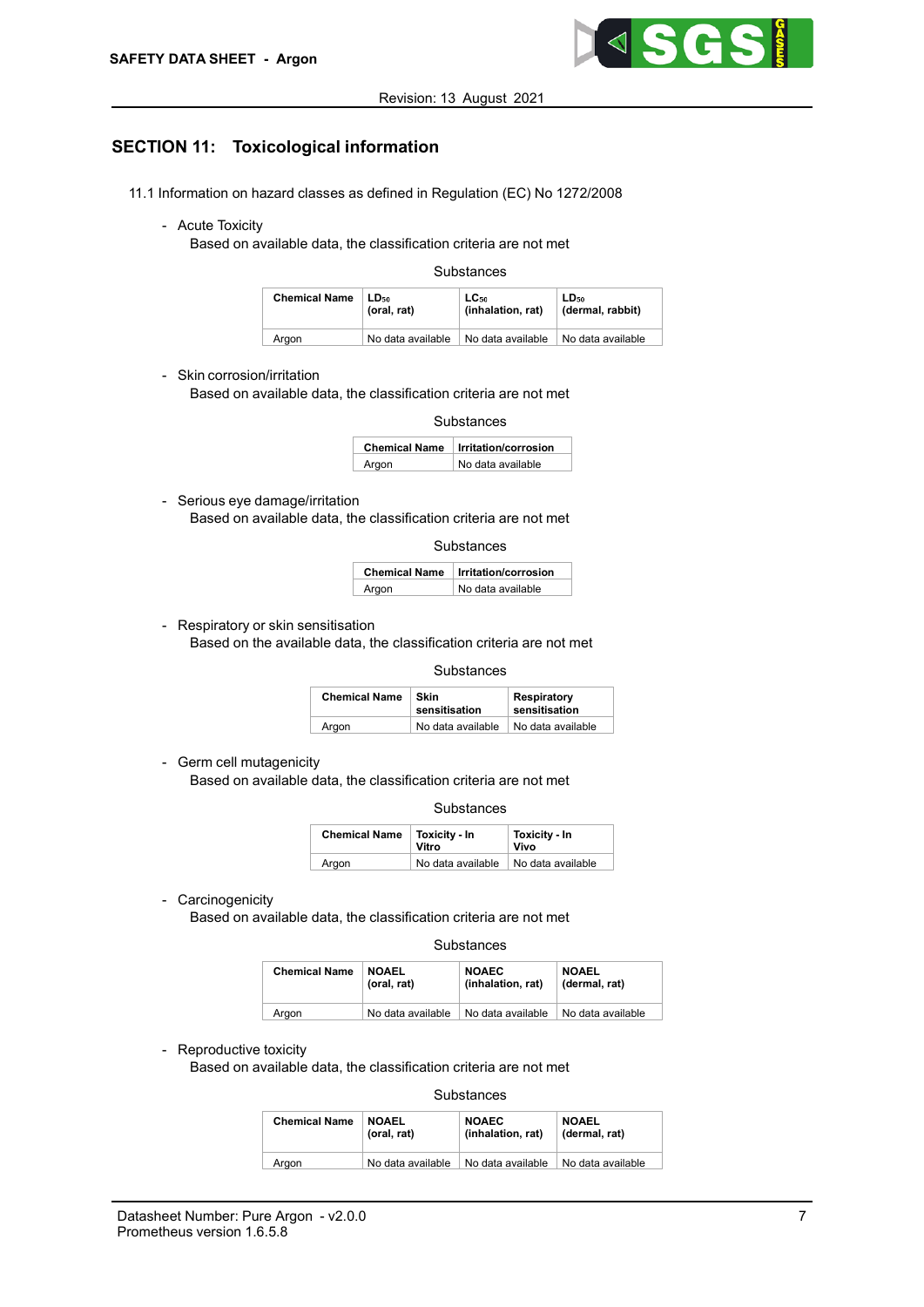

### SECTION 11: Toxicological information (....)

- Specific target organ toxicity (STOT) single exposure Based on the available data, the classification criteria are not met
- Specific target organ toxicity (STOT) repeated exposure Based on the available data, the classification criteria are not met

### **Substances**

| <b>Chemical Name</b> | <b>NOAEL</b>      | <b>NOAEC</b>      | <b>NOAEL</b>      |
|----------------------|-------------------|-------------------|-------------------|
|                      | (oral, rat)       | (inhalation, rat) | (dermal, rat)     |
| Araon                | No data available | No data available | No data available |

- Aspiration hazard

Based on the available data, the classification criteria are not met

- Contact with eyes No hazard expected under normal conditions of use
- Contact with skin No hazard expected under normal conditions of use
- Ingestion No hazard expected under normal conditions of use
- Inhalation

Danger of suffocation at high concentrations due to oxygen displacement Exposure to oxygen deficient atmosphere may cause the following symptoms: dizziness, salivation, nausea, vomiting, loss of mobility/consciousness. Asphyxiation may bring about unconsciousness without warning and so rapidly that victim may be unable to protect themselves.

- 11.2 Information on other hazards
	- Does not contain any substances with endocrine disrupting properties

## SECTION 12: Ecological information

- 12.1 Toxicity
	- Based on available data, the classification criteria are not met

| <b>Substances</b>    |                          |                                             |                                     |
|----------------------|--------------------------|---------------------------------------------|-------------------------------------|
| <b>Chemical Name</b> | $\mid$ LC $_{50}$ (fish) | EC <sub>50</sub> (aquatic<br>invertebrates) | EC <sub>50</sub> (aquatic<br>algae) |
| Argon                | No data available        | No data available                           | No data available                   |

12.2 Persistence and degradability

- No data available

#### **Substances**

| Chemical Name   Biodegradation |                   |
|--------------------------------|-------------------|
| Argon                          | No data available |

12.3 Bioaccumulative potential

- Bioaccumulation is not expected

| Substances |
|------------|
|------------|

| <b>Chemical Name</b> | <b>Bioconcentration</b><br>Factor (BCF) | Log Kow           |
|----------------------|-----------------------------------------|-------------------|
| Argon                | No data available                       | No data available |

#### 12.4 Mobility in soil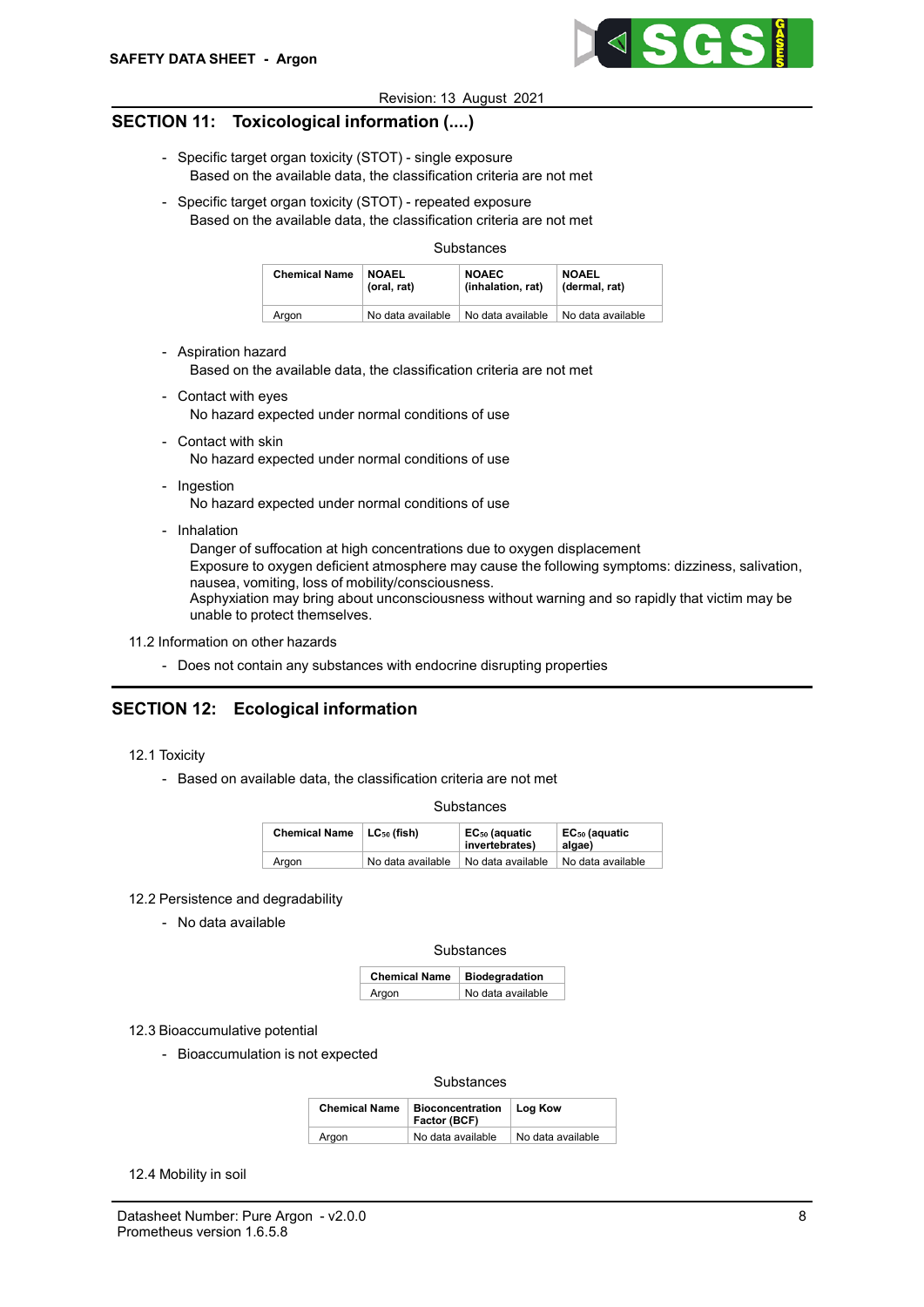

## SECTION 12: Ecological information (....)

- No data available

| Substances           |                       |  |
|----------------------|-----------------------|--|
| <b>Chemical Name</b> | Adsorption/desorption |  |
| Argon                | No data available     |  |

- 12.5 Results of PBT and vPvB assessment
	- Not a PBT according to REACH Annex XIII
	- Not a vPvB according to REACH Annex XIII
- 12.6 Endocrine disrupting properties
	- No information available
- 12.7 Other adverse effects
	- No information available

### SECTION 13: Disposal considerations

- 13.1 Waste treatment methods
	- Disposal should be in accordance with local, state or national legislation
	- Cylinders should be returned to suppliers
- 13.2 Classification
	- The waste must be identified according to the List of Wastes (2000/532/EC)
	- Hazardous Property Code(s): None assigned

### SECTION 14: Transport information



14.1 UN number or ID number

- UN No.: 1006

- 14.2 UN proper shipping name
	- Proper Shipping Name: ARGON, COMPRESSED
- 14.3 Transport hazard class(es)
	- Hazard Class: 2
- 14.4 Packing group
	- Packing Group: Not applicable
- 14.5 Environmental hazards
	- Not Classified
- 14.6 Special precautions for user
	- Ensure vehicle driver is aware of the potential hazards of the load and knows what to do in the event of an accident or an emergency.
	- Before transporting product containers ensure there is adequate ventilation and:
		- they are firmly secured and the cylinder valve is closed and not leaking;
		- the valve outlet cap nut or plug (where provided) is correctly fitted;
		- the valve protection device (where provided) is correctly fitted.
	- The transportation information is not intended to convey all specific regulatory data relating to this material.
	- For complete transportation information, contact a SGS Gases customer service representative.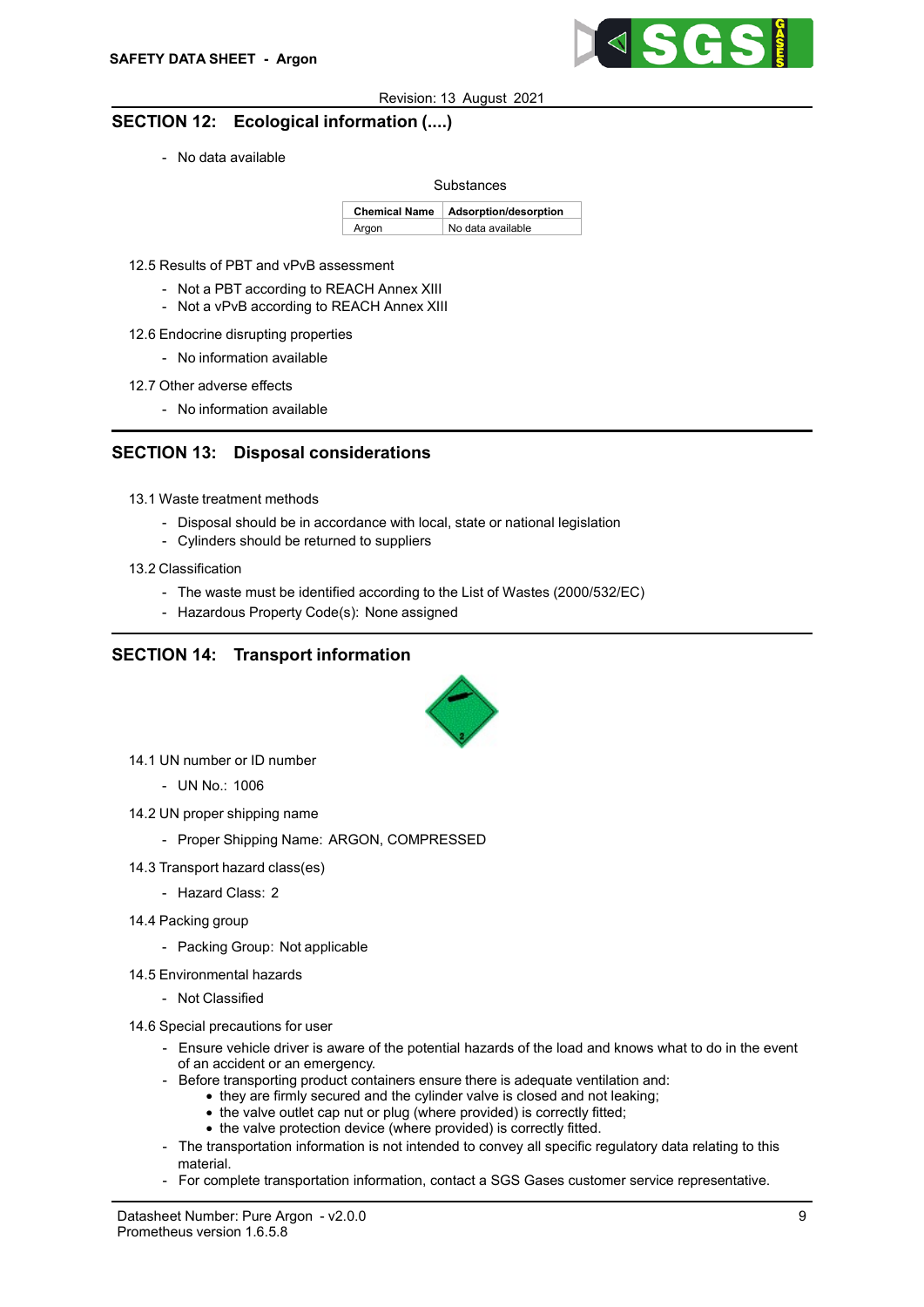

# SECTION 14: Transport information (....)

- 14.7 Maritime transport in bulk according to IMO instruments
	- Not applicable
- 14.8 Road/Rail (ADR/RID)
	- ADR UN No.: 1006
	- Proper Shipping Name: ARGON, COMPRESSED
	- ADR Hazard Class: 2
	- ADR Packing Group: Not applicable
	- Tunnel Code: (E)

14.9 Sea (IMDG)

- IMDG UN No.: 1006
- Proper Shipping Name: ARGON, COMPRESSED
- IMDG Hazard Class: 2
- IMDG Pack Group.: Not applicable

14.10 Air (ICAO/IATA)

- ICAO UN No.: 1006
- Proper Shipping Name: ARGON, COMPRESSED
- ICAO Hazard Class: 2
- ICAO Packing Group: Not applicable

# SECTION 15: Regulatory information

- 15.1 Safety, health and environmental regulations/legislation specific for the substance or mixture
	- This safety data sheet is provided in compliance with REACH Regulation (EC) No 1907/2006 (as amended by Regulation (EU) 2020/878) and UK REACH
	- The GB Classification, Labelling and Packaging Regulation (GB CLP) applies in Great Britain
	- Regulation (EC) No. 1272/2008 on the classification, labelling and packaging of substances and mixtures (CLP Regulation) applies in Europe
	- Seveso III Directive (2012/18/EU, Dangerous Substances in Annex I: None
	- Restrictions on use according to Annex XVII to REACH Regulation: None
- 15.2 Chemical safety assessment
	- A REACH chemical safety assessment has not been carried out

## SECTION 16: Other information

The above information is believed to be correct but does not purport to be all inclusive and shall be used only as a guide. This company shall not be held liable for any damage resulting from handling or from contact with the above product.

Sources of data: Information from published literature and company data

Revision No. 2.0.0. Revised August 2021. Changes made: Revised to conform to latest version of REACH Annex II.

Classification and procedure used to derive the classification for mixtures according to Regulation (EC) 1272/2008 [CLP]:

- Press. Gas (Comp.), H280: Classification based on test data

Text not given with phrase codes where they are used elsewhere in this safety data sheet:

- H280: Contains gas under pressure; may explode if heated